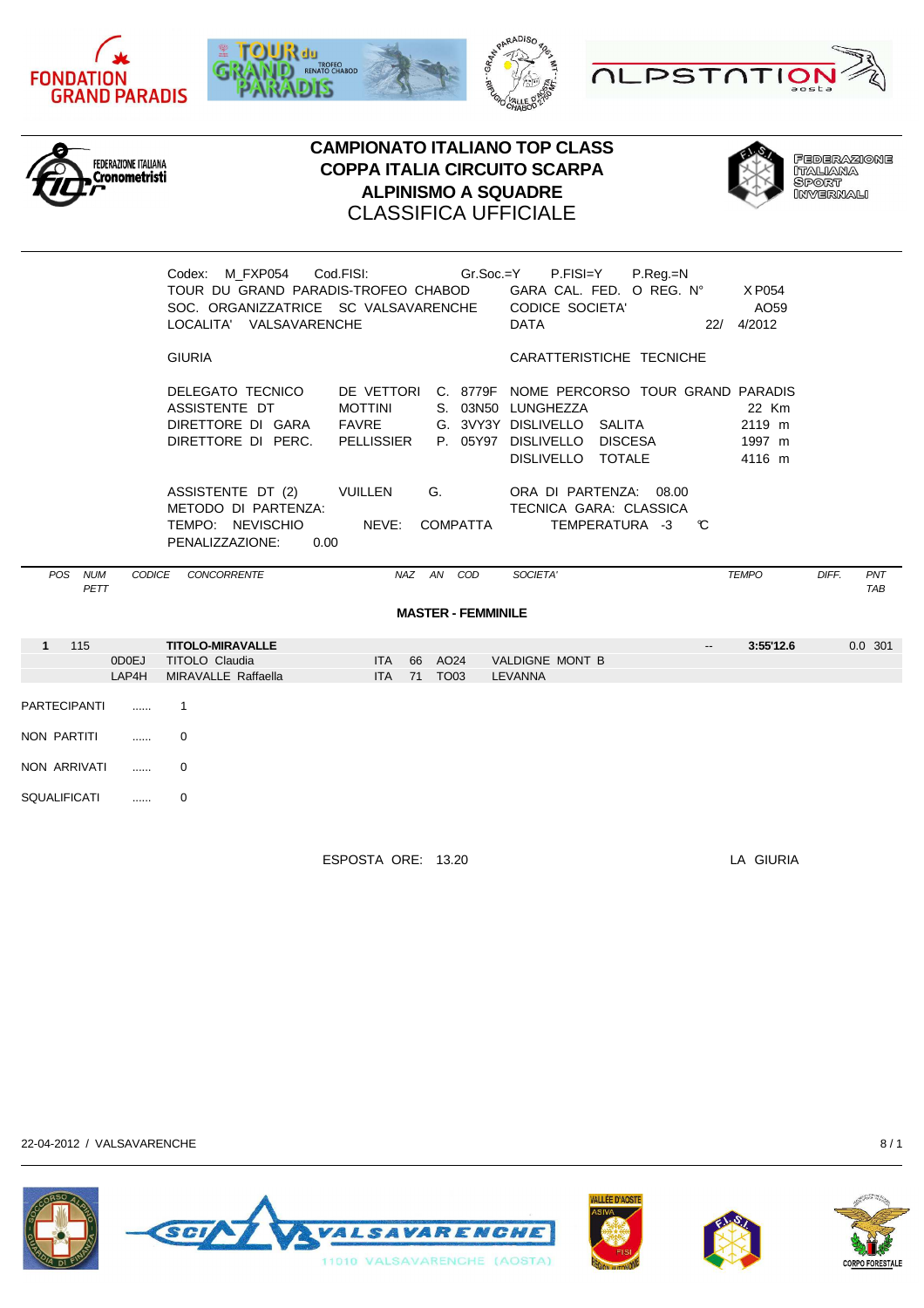











**FEDERAZIONE** leberxxar<br>Italiana<br>Sport<br>Invernali

| M MXP054<br>Codex:                   | Cod.FISI:                | $Gr.Soc = Y$ | P.FISI=Y                                  | $P_{R}$ eq. $=N$ |                  |
|--------------------------------------|--------------------------|--------------|-------------------------------------------|------------------|------------------|
| TOUR DU GRAND PARADIS-TROFEO CHABOD  |                          |              | GARA CAL. FED. O REG. N°                  |                  | X P054           |
| SOC. ORGANIZZATRICE SC VALSAVARENCHE |                          |              | CODICE SOCIETA'                           |                  | AO <sub>59</sub> |
| VALSAVARENCHE<br>LOCALITA'           |                          |              | <b>DATA</b>                               | 22/              | 4/2012           |
|                                      |                          |              |                                           |                  |                  |
| <b>GIURIA</b>                        |                          |              | CARATTERISTICHE TECNICHE                  |                  |                  |
|                                      |                          |              |                                           |                  |                  |
| DELEGATO TECNICO                     | DE VETTORI               |              | C. 8779F NOME PERCORSO TOUR GRAND PARADIS |                  |                  |
| ASSISTENTE DT                        | <b>MOTTINI</b>           |              | S. 03N50 LUNGHEZZA                        |                  | 22 Km            |
| DIRETTORE DI GARA                    | FAVRE                    |              | G. 3VY3Y DISLIVELLO SALITA                |                  | 2119 m           |
| DIRETTORE DI PERC.                   | PELLISSIER               | P. 05Y97     | DISLIVELLO<br><b>DISCESA</b>              |                  | 1997 m           |
|                                      |                          |              | DISLIVELLO TOTALE                         |                  | 4116 m           |
|                                      |                          |              |                                           |                  |                  |
| ASSISTENTE DT (2)                    | <b>VUILLEN</b><br>G.     |              | ORA DI PARTENZA: 08.00                    |                  |                  |
| METODO DI PARTENZA:                  |                          |              | TECNICA GARA: CLASSICA                    |                  |                  |
| <b>NEVISCHIO</b><br>TEMPO:           | NEVE:<br><b>COMPATTA</b> |              | TEMPERATURA -3                            | C                |                  |
|                                      |                          |              |                                           |                  |                  |

PENALIZZAZIONE: 0.00

| POS                 | <b>NUM</b><br>PETT | CODICE                     | <b>CONCORRENTE</b>                                                                             |                                           | <b>NAZ</b> | AN<br>COD                  | SOCIETA'                                         | <b>TEMPO</b>             |           | DIFF.       | PNT<br><b>TAB</b> |
|---------------------|--------------------|----------------------------|------------------------------------------------------------------------------------------------|-------------------------------------------|------------|----------------------------|--------------------------------------------------|--------------------------|-----------|-------------|-------------------|
|                     |                    |                            |                                                                                                |                                           |            | <b>MASTER - MASCHILE</b>   |                                                  |                          |           |             |                   |
| $\mathbf{1}$        | 17                 |                            | <b>BERNINI-CATTANEO</b>                                                                        |                                           |            |                            |                                                  | $\overline{\phantom{a}}$ | 3:03'20.7 |             | 0.0 306           |
|                     |                    | 0632K<br>4L60N             | BERNINI Angelo<br>CATTANEO Martino                                                             | <b>ITA</b><br><b>ITA</b>                  | 64<br>60   | <b>BG07</b><br><b>BG08</b> | <b>GSA VERTOVESE</b><br>VALGANDINO               |                          |           |             |                   |
| $\mathbf{2}$        | 25                 | 04CYJ<br>861DD             | <b>GUSMEROLI-PIFFARI</b><br><b>GUSMEROLI Renato</b><br>PIFFARI Maurizio                        | <b>ITA</b><br><b>ITA</b>                  | 65<br>73   | SO38<br>AO05               | VALTARTANO<br><b>DRINK</b>                       | --                       | 3:11'07.4 | 7'46.7 255  |                   |
| 3                   | 55                 |                            | <b>LIRA-IORIATTI</b>                                                                           |                                           |            |                            |                                                  | --                       | 3:31'53.1 | 28'32.4 204 |                   |
|                     |                    | 85LYD<br>DANF <sub>9</sub> | LIRA Giancarlo<br><b>IORIATTI Giuliano</b>                                                     | <b>ITA</b><br><b>ITA</b>                  | 65<br>64   | <b>TN22</b><br><b>TN40</b> | <b>CIMA DODICI</b><br>L'ARCOBALENO               |                          |           |             |                   |
| 4                   | 76                 | 4H6AV<br>03M63             | <b>MARITAN-RIVOIRA</b><br><b>MARITAN Sergio</b><br>RIVOIRA Pierbiagio                          | <b>ITA</b><br><b>ITA</b>                  | 54<br>55   | <b>CN14</b><br><b>CN14</b> | VALLI OCCITANE<br>VALLI OCCITANE                 | $\overline{\phantom{a}}$ | 3:36'33.8 | 33'13.1 153 |                   |
| 5                   | 26                 |                            | <b>PFAFF-SCHMIEGER</b><br>PFAFF Harmin                                                         | GER 61                                    |            |                            |                                                  | --                       | 3:47'19.5 | 43'58.8 102 |                   |
| 6                   | 87                 | HA9TY<br>FAMR1             | <b>SCHMIEGER Wolfang</b><br><b>FERRO-BERGERETTI</b><br>FERRO Guido<br><b>BERGERETTI Eraldo</b> | <b>GER 59</b><br><b>ITA</b><br><b>ITA</b> | 64<br>56   |                            | TOEP-T.NUOVI TRAGUARDI<br>TOEP-T.NUOVI TRAGUARDI | $\overline{\phantom{a}}$ | 4:16'07.9 | 1:12'47.2   | 51                |
| <b>PARTECIPANTI</b> |                    | $\cdots$                   | 7                                                                                              |                                           |            |                            |                                                  |                          |           |             |                   |
| NON PARTITI         |                    | .                          | $\Omega$                                                                                       |                                           |            |                            |                                                  |                          |           |             |                   |
| NON ARRIVATI        |                    | .                          | $\mathbf{1}$                                                                                   |                                           |            |                            |                                                  |                          |           |             |                   |
|                     |                    |                            |                                                                                                |                                           |            |                            |                                                  |                          |           |             |                   |
|                     |                    | 4A6VL                      | FORTUNATO Massimo                                                                              | <b>ITA</b>                                | 58         | <b>BI14</b>                | <b>SS LA BUFAROLA</b>                            |                          |           |             |                   |
|                     |                    | 70AYH                      | <b>BOGGIO Paolo</b>                                                                            | <b>ITA</b>                                | 53         | <b>BI14</b>                | <b>SS LA BUFAROLA</b>                            |                          |           |             |                   |

SQUALIFICATI ...... 0

22-04-2012 / VALSAVARENCHE 8 / 1







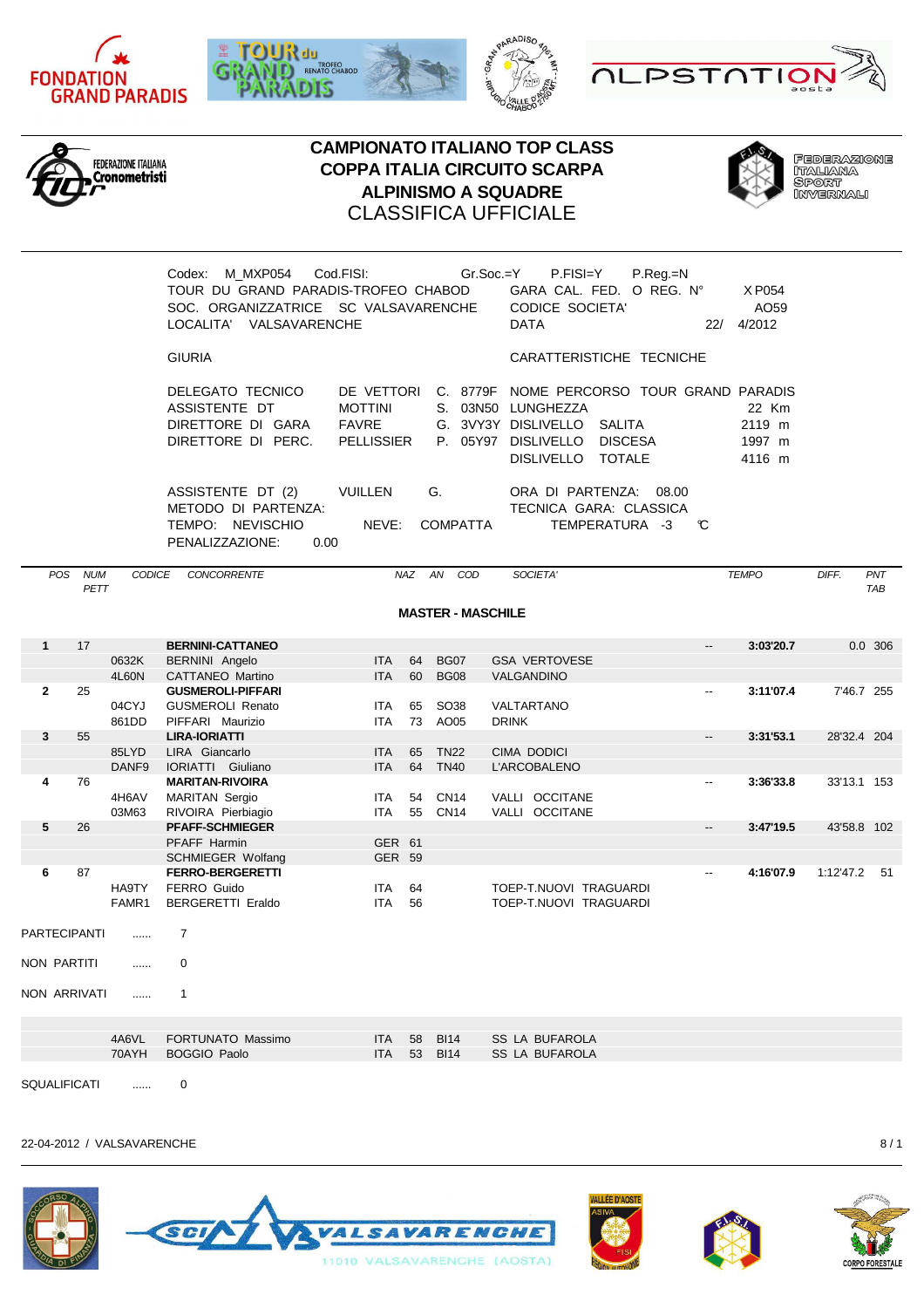| <b>POS</b> | <b>NUM</b>        | CODICE<br>JUDICI | <b>CONCORRENTE</b> | NA. | AN | COD | <i>SOCIET</i><br>$   -$ | <b>TEMPO</b><br>' EMF | <b>DIFF</b> | PN <sub>7</sub> |
|------------|-------------------|------------------|--------------------|-----|----|-----|-------------------------|-----------------------|-------------|-----------------|
|            | DETT<br><u>LI</u> |                  |                    |     |    |     |                         |                       |             | TAE             |

ESPOSTA ORE: 13.20 LA GIURIA

NAZ AN COD SOCIETA' TEMPO DIFF. PNT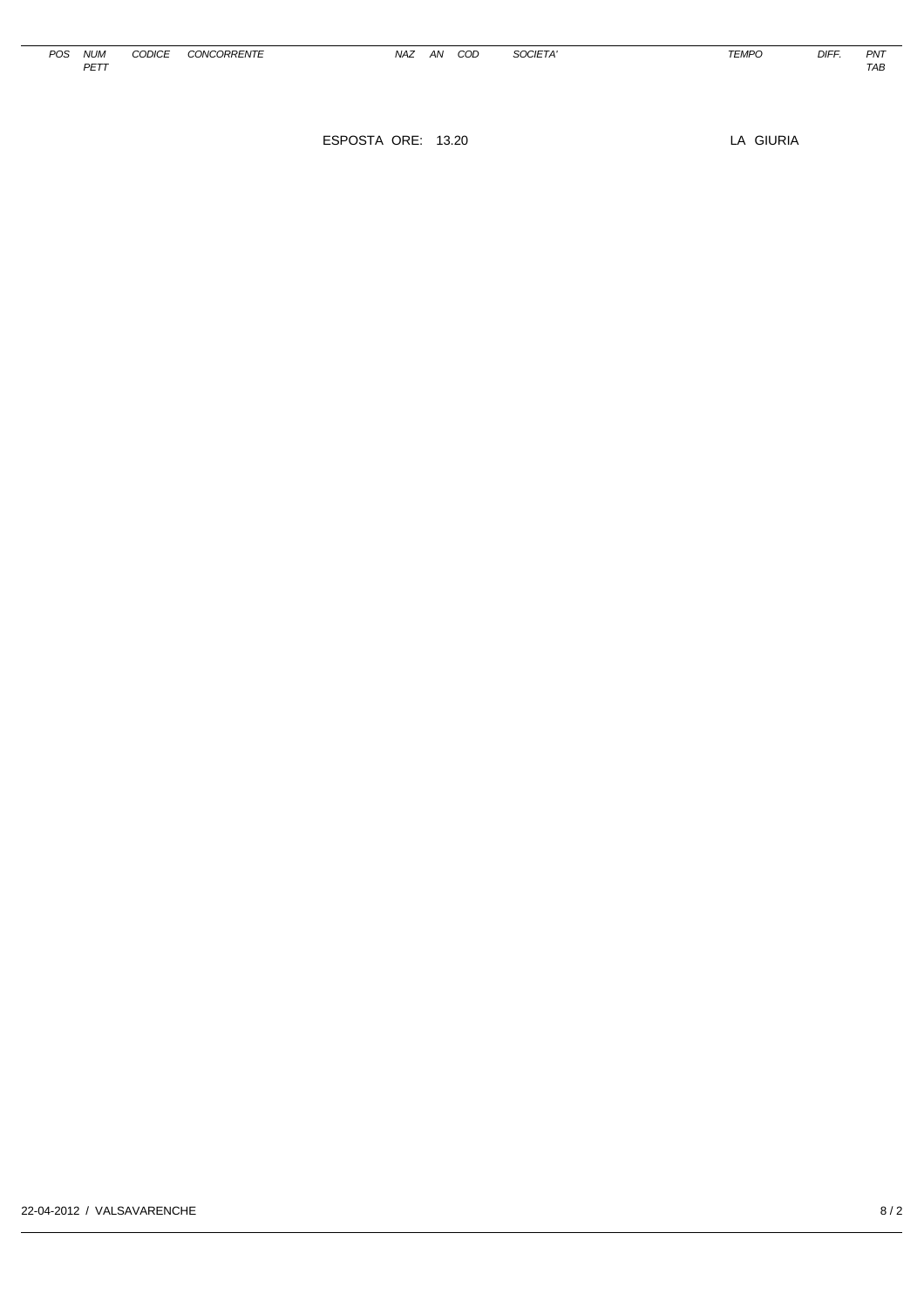











**FEDERAZIONE** leberxxar<br>Italiana<br>Sport<br>Invernali

|                    |                           |              | Codex: S FXP054<br>TOUR DU GRAND PARADIS-TROFEO CHABOD<br>SOC. ORGANIZZATRICE SC VALSAVARENCHE<br>LOCALITA' VALSAVARENCHE | Cod.FISI:                                                         | CIA(N3)  |                             | $Gr.Soc = Y$<br><b>CODICE SOCIETA'</b><br><b>DATA</b>                                                | P.FISI=Y<br>$P.$ Reg. $=N$<br>GARA CAL. FED. O REG. Nº             | 22/                      | X P054<br>AO <sub>59</sub><br>4/2012 |               |                   |
|--------------------|---------------------------|--------------|---------------------------------------------------------------------------------------------------------------------------|-------------------------------------------------------------------|----------|-----------------------------|------------------------------------------------------------------------------------------------------|--------------------------------------------------------------------|--------------------------|--------------------------------------|---------------|-------------------|
|                    |                           |              | <b>GIURIA</b>                                                                                                             |                                                                   |          |                             |                                                                                                      | CARATTERISTICHE TECNICHE                                           |                          |                                      |               |                   |
|                    |                           |              | DELEGATO TECNICO<br>ASSISTENTE DT<br>DIRETTORE DI GARA<br>DIRETTORE DI PERC.                                              | DE VETTORI<br><b>MOTTINI</b><br><b>FAVRE</b><br><b>PELLISSIER</b> |          |                             | S. 03N50 LUNGHEZZA<br>G. 3VY3Y DISLIVELLO SALITA<br>P. 05Y97 DISLIVELLO DISCESA<br>DISLIVELLO TOTALE | C. 8779F NOME PERCORSO TOUR GRAND PARADIS                          |                          | 22 Km<br>2119 m<br>1997 m<br>4116 m  |               |                   |
|                    |                           |              | ASSISTENTE DT (2)<br>METODO DI PARTENZA:<br>TEMPO: NEVISCHIO<br>PENALIZZAZIONE:<br>0.00                                   | <b>VUILLEN</b><br>NEVE:                                           |          | G.<br><b>COMPATTA</b>       |                                                                                                      | ORA DI PARTENZA: 08.00<br>TECNICA GARA: CLASSICA<br>TEMPERATURA -3 | C                        |                                      |               |                   |
|                    | POS<br><b>NUM</b><br>PETT | CODICE       | CONCORRENTE                                                                                                               | NAZ                                                               |          | AN<br>COD                   | SOCIETA'                                                                                             |                                                                    |                          | <b>TEMPO</b>                         | DIFF.         | PNT<br><b>TAB</b> |
|                    |                           |              |                                                                                                                           |                                                                   |          | <b>SENIORES - FEMMINILE</b> |                                                                                                      |                                                                    |                          |                                      |               |                   |
|                    |                           |              |                                                                                                                           |                                                                   |          |                             |                                                                                                      |                                                                    |                          |                                      |               |                   |
| $\mathbf{1}$       | 111                       |              | <b>MARTINELLI-PEDRANZINI</b>                                                                                              |                                                                   |          |                             |                                                                                                      |                                                                    | --                       | 3:00'16.9                            |               | 0.0 304           |
|                    |                           | 9AAA4        | MARTINELLI Francesca                                                                                                      | <b>ITA</b>                                                        | 71       | SO <sub>29</sub>            | ALTA VALTELLINA                                                                                      |                                                                    |                          |                                      |               |                   |
|                    |                           | A09A9        | PEDRANZINI Roberta                                                                                                        | <b>ITA</b>                                                        |          | 71 SO29                     | ALTA VALTELLINA                                                                                      |                                                                    |                          |                                      |               |                   |
| $\mathbf{2}$       | 116                       |              | <b>ORLANDO-TORNATORE</b>                                                                                                  |                                                                   |          |                             |                                                                                                      |                                                                    | $\overline{\phantom{a}}$ | 3:53'38.9                            | 53'22.0 228   |                   |
|                    |                           | <b>CANLH</b> | ORLANDO Maria                                                                                                             | <b>ITA</b>                                                        | 72       | <b>CN40</b>                 | TRE RIFUGI CAI                                                                                       |                                                                    |                          |                                      |               |                   |
|                    |                           | EAD48        | <b>TORNATORE Elena</b>                                                                                                    | <b>ITA</b>                                                        | 78       | CN <sub>03</sub>            | <b>GARESSIO</b>                                                                                      |                                                                    |                          |                                      |               |                   |
| 3                  | 112                       |              | STUFFER-DE SIMONE                                                                                                         |                                                                   |          |                             |                                                                                                      |                                                                    | $\overline{\phantom{a}}$ | 4:14'19.3                            | 1:14'02.4 152 |                   |
|                    |                           | EA5MP        | AAHZW STUFFER Birgit<br>DE SIMONE Stefanie                                                                                | <b>ITA</b><br><b>ITA</b>                                          | 76<br>82 | <b>BZ11</b><br><b>BZ11</b>  | <b>GOSSENSASS</b><br><b>GOSSENSASS</b>                                                               |                                                                    |                          |                                      |               |                   |
| 4                  | 113                       |              | <b>FROST BROWN</b>                                                                                                        |                                                                   |          |                             |                                                                                                      |                                                                    |                          | 5:10'40.9                            | 2:10'24.0     | - 76              |
|                    |                           |              | FROST Janine<br><b>BROWN K</b>                                                                                            | SUI<br>SUI                                                        | 73<br>68 |                             |                                                                                                      |                                                                    |                          |                                      |               |                   |
|                    | <b>PARTECIPANTI</b>       | .            | 5                                                                                                                         |                                                                   |          |                             |                                                                                                      |                                                                    |                          |                                      |               |                   |
| <b>NON PARTITI</b> |                           | .            | $\Omega$                                                                                                                  |                                                                   |          |                             |                                                                                                      |                                                                    |                          |                                      |               |                   |
|                    | <b>NON ARRIVATI</b>       | $\cdots$     | $\mathbf{1}$                                                                                                              |                                                                   |          |                             |                                                                                                      |                                                                    |                          |                                      |               |                   |
|                    |                           | <b>LAK35</b> | <b>TOMELLINI Elisa</b>                                                                                                    | <b>ITA</b>                                                        | 76       | AO68                        |                                                                                                      |                                                                    |                          |                                      |               |                   |
|                    |                           | LA7HV        | <b>BORGESIO Cristina</b>                                                                                                  | <b>ITA</b>                                                        |          | 74 AO05                     | SKI VALTOURNENC<br><b>DRINK</b>                                                                      |                                                                    |                          |                                      |               |                   |
|                    |                           |              |                                                                                                                           |                                                                   |          |                             |                                                                                                      |                                                                    |                          |                                      |               |                   |
|                    | <b>SQUALIFICATI</b>       | .            | $\Omega$                                                                                                                  |                                                                   |          |                             |                                                                                                      |                                                                    |                          |                                      |               |                   |

ESPOSTA ORE: 13.20 LA GIURIA

22-04-2012 / VALSAVARENCHE 8 / 1







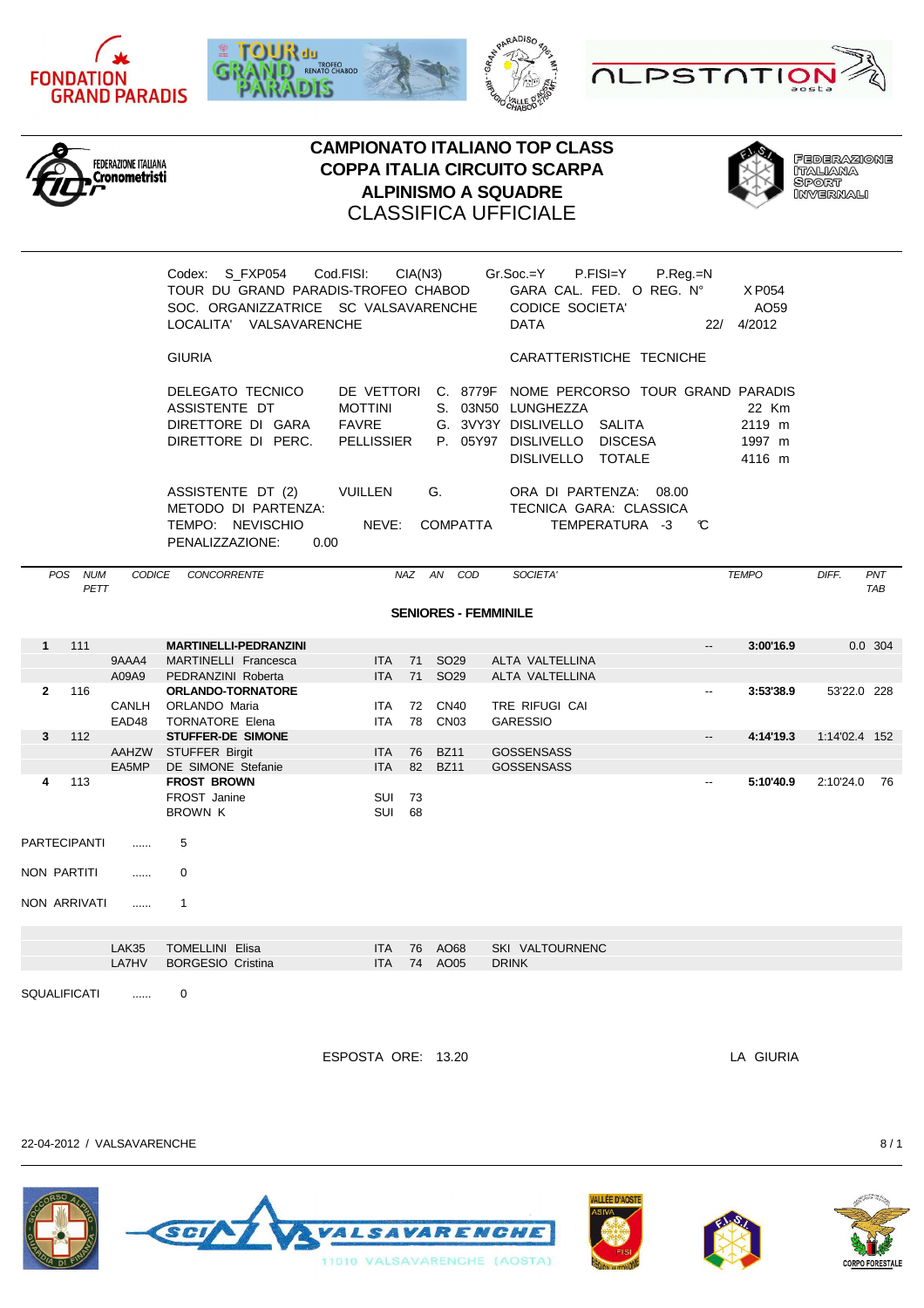











**FEDERAZIONE** leberxxar<br>Italiana<br>Sport<br>Invernali

| Codex:<br>LOCALITA' VALSAVARENCHE                                                       | TOUR DU GRAND PARADIS-TROFEO CHABOD<br>SOC. ORGANIZZATRICE SC VALSAVARENCHE | S MXP054    Cod.FISI:    Gr.Soc.=Y    P.FISI=Y    P.Req.=N<br>GARA CAL. FED. O REG. N°<br>X P054<br><b>CODICE SOCIETA'</b><br>AO <sub>59</sub><br>4/2012<br>DATA<br>22/   |
|-----------------------------------------------------------------------------------------|-----------------------------------------------------------------------------|---------------------------------------------------------------------------------------------------------------------------------------------------------------------------|
| <b>GIURIA</b>                                                                           |                                                                             | CARATTERISTICHE TECNICHE                                                                                                                                                  |
| DELEGATO TECNICO<br>ASSISTENTE DT<br>DIRETTORE DI GARA<br>DIRETTORE DI PERC. PELLISSIER | DE VETTORI<br><b>MOTTINI</b><br>S. 03N50<br>FAVRE<br>P. 05Y97               | C. 8779F NOME PERCORSO TOUR GRAND PARADIS<br>LUNGHEZZA<br>22 Km<br>G. 3VY3Y DISLIVELLO<br>2119 m<br>SALITA<br>DISLIVELLO DISCESA<br>1997 m<br>DISLIVELLO TOTALE<br>4116 m |
| ASSISTENTE DT (2)<br>METODO DI PARTENZA:<br>NEVISCHIO<br>TEMPO:                         | G.<br><b>VUILLEN</b><br>NEVE:<br><b>COMPATTA</b>                            | ORA DI PARTENZA: 08.00<br>TECNICA GARA: CLASSICA<br>TEMPERATURA -3<br>C.                                                                                                  |

PENALIZZAZIONE: 0.00

| <b>POS</b>     | <b>NUM</b><br>PETT | CODICE                     | CONCORRENTE                                         |                          | NAZ      | AN<br>COD                  | SOCIETA'                   |                          | <b>TEMPO</b> | DIFF.       | PNT<br><b>TAB</b> |
|----------------|--------------------|----------------------------|-----------------------------------------------------|--------------------------|----------|----------------------------|----------------------------|--------------------------|--------------|-------------|-------------------|
|                |                    |                            |                                                     |                          |          | <b>SENIORES - MASCHILE</b> |                            |                          |              |             |                   |
|                |                    |                            |                                                     |                          |          |                            |                            |                          |              |             |                   |
| $\mathbf{1}$   | $\overline{2}$     |                            | <b>EYDALLIN-REICHEGGER</b>                          |                          |          |                            |                            | $\overline{\phantom{a}}$ | 2:25'03.2    |             | 0.0 387           |
|                |                    | 13XM2<br>4H8CP             | <b>EYDALLIN Matteo</b><br><b>REICHEGGER Manfred</b> | <b>ITA</b><br><b>ITA</b> | 85<br>77 | GM01<br>GM01               | CS ESERCITO<br>CS ESERCITO |                          |              |             |                   |
| $\mathbf{2}$   | 3                  |                            | <b>BOSCACCI-ANTONIOLI</b>                           |                          |          |                            |                            | --                       | 2:28'17.9    | 3'14.7 383  |                   |
|                |                    | A0932                      | <b>BOSCACCI Michele</b>                             | <b>ITA</b>               | 90       | <b>SO09</b>                | ALBOSAGGIA POLISPORTIVA    |                          |              |             |                   |
|                |                    | 4L9F2                      | <b>ANTONIOLI Robert</b>                             | <b>ITA</b>               | 90       | SO <sub>29</sub>           | ALTA VALTELLINA            |                          |              |             |                   |
| 3              | 8                  |                            | <b>FOLLADOR-FASSER</b>                              |                          |          |                            |                            | --                       | 2:31'37.1    | 6'33.9 378  |                   |
|                |                    | 10H3K                      | FOLLADOR Alessandro                                 |                          | 83       | BLA <sub>1</sub>           | <b>DOLOMITI SKI</b>        |                          |              |             |                   |
|                |                    |                            | <b>FASSER Alexander</b>                             |                          | 75       |                            |                            |                          |              |             |                   |
| 4              | $\overline{4}$     |                            | <b>SELETTO-SBALBY</b>                               |                          |          |                            |                            | --                       | 2:33'56.6    | 8'53.4 374  |                   |
|                |                    | 4L4LX                      | SELETTO Alain                                       |                          | 77       | AO <sub>6</sub> L          | <b>AZZURRI CERVINO</b>     |                          |              |             |                   |
|                |                    |                            | SBALBY Tony                                         |                          | 69       |                            |                            |                          |              |             |                   |
| 5              | $\overline{7}$     |                            | <b>COLLE'-BARAZZUOL</b>                             |                          |          |                            |                            | $\overline{\phantom{a}}$ | 2:35'57.5    | 10'54.3 369 |                   |
|                |                    | 4LRED                      | COLLE' Franco                                       | <b>ITA</b>               | 78       | AO50                       | <b>GRESSONEY MONTE</b>     |                          |              |             |                   |
|                |                    | 356EE                      | <b>BARAZZUOL Filippo</b>                            | <b>ITA</b>               | 89       | <b>TO83</b>                | <b>SESTRIERE</b>           |                          |              |             |                   |
| 6              | 6                  |                            | <b>BRUNOD-CAZZANELLI</b>                            |                          |          |                            |                            |                          | 2:39'02.9    | 13'59.7 365 |                   |
|                |                    | 05F25                      | <b>BRUNOD Dennis</b>                                | <b>ITA</b>               | 78       | AO6M                       | POL.DIL.MONT AVIC          |                          |              |             |                   |
|                |                    | 3PXYN                      | CAZZANELLI Francois                                 | <b>ITA</b>               | 90       | AO11                       | CORRADO GEX                |                          |              |             |                   |
| $\overline{7}$ | 5                  |                            | <b>LANFRANCHE-HOLZKNECHT</b>                        |                          |          |                            |                            | --                       | 2:40'37.0    | 15'33.8 360 |                   |
|                |                    | 9064D                      | <b>LANFRANCHI Pietro</b>                            | <b>ITA</b>               | 78       | <b>BG08</b>                | <b>VALGANDINO</b>          |                          |              |             |                   |
|                |                    | <b>72CC4</b>               | HOLZKNECHT Lorenzo                                  | <b>ITA</b>               | 84       | <b>SO29</b>                | ALTA VALTELLINA            |                          |              |             |                   |
| 8              | 9                  |                            | <b>BOSCACCI-MORIONDO</b>                            |                          |          |                            |                            | $\overline{a}$           | 2:47'19.0    | 22'15.8 356 |                   |
|                |                    | 1M4WF                      | <b>BOSCACCI Graziano</b>                            | <b>ITA</b>               | 69       | <b>SO09</b>                | ALBOSAGGIA POLISPORTIVA    |                          |              |             |                   |
|                |                    | A092R                      | MORIONDO Paolo                                      | <b>ITA</b>               | 75       | <b>SO38</b>                | VALTARTANO                 |                          |              |             |                   |
| 9              | 24                 |                            | <b>CINESI-BAZZANA</b>                               |                          |          |                            |                            | $\overline{\phantom{a}}$ | 2:49'31.7    | 24'28.5 351 |                   |
|                |                    | HA5KF                      | CINESI Michel                                       | <b>ITA</b>               | 83       | <b>BG21</b>                | PRESOLANA PORA             |                          |              |             |                   |
|                |                    | 400VN                      | <b>BAZZANA Fabio</b>                                | <b>ITA</b>               | 87       | <b>BG08</b>                | VALGANDINO                 |                          |              |             |                   |
| 10             | 77                 |                            | <b>WEISSKOPF-ISLITZER</b>                           |                          |          |                            |                            | $\overline{\phantom{a}}$ | 2:53'57.7    | 28'54.5 347 |                   |
|                |                    |                            | WEISSKOPF Martin                                    | <b>AUS 90</b>            |          |                            |                            |                          |              |             |                   |
|                |                    |                            | <b>ISLITZER</b> Martin                              | AUS 91                   |          |                            |                            |                          |              |             |                   |
| 11             | 12                 |                            | <b>BRUGGER-FISCHER</b>                              |                          |          |                            |                            | $\overline{\phantom{a}}$ | 2:54'28.8    | 29'25.6 343 |                   |
|                |                    |                            | <b>BRUGGER Philipp</b>                              | AUS 91                   |          |                            |                            |                          |              |             |                   |
|                |                    |                            | <b>FISCHER Rene'</b>                                | <b>AUS 73</b>            |          |                            |                            |                          |              |             |                   |
|                |                    | 22-04-2012 / VALSAVARENCHE |                                                     |                          |          |                            |                            |                          |              |             | 8/1               |









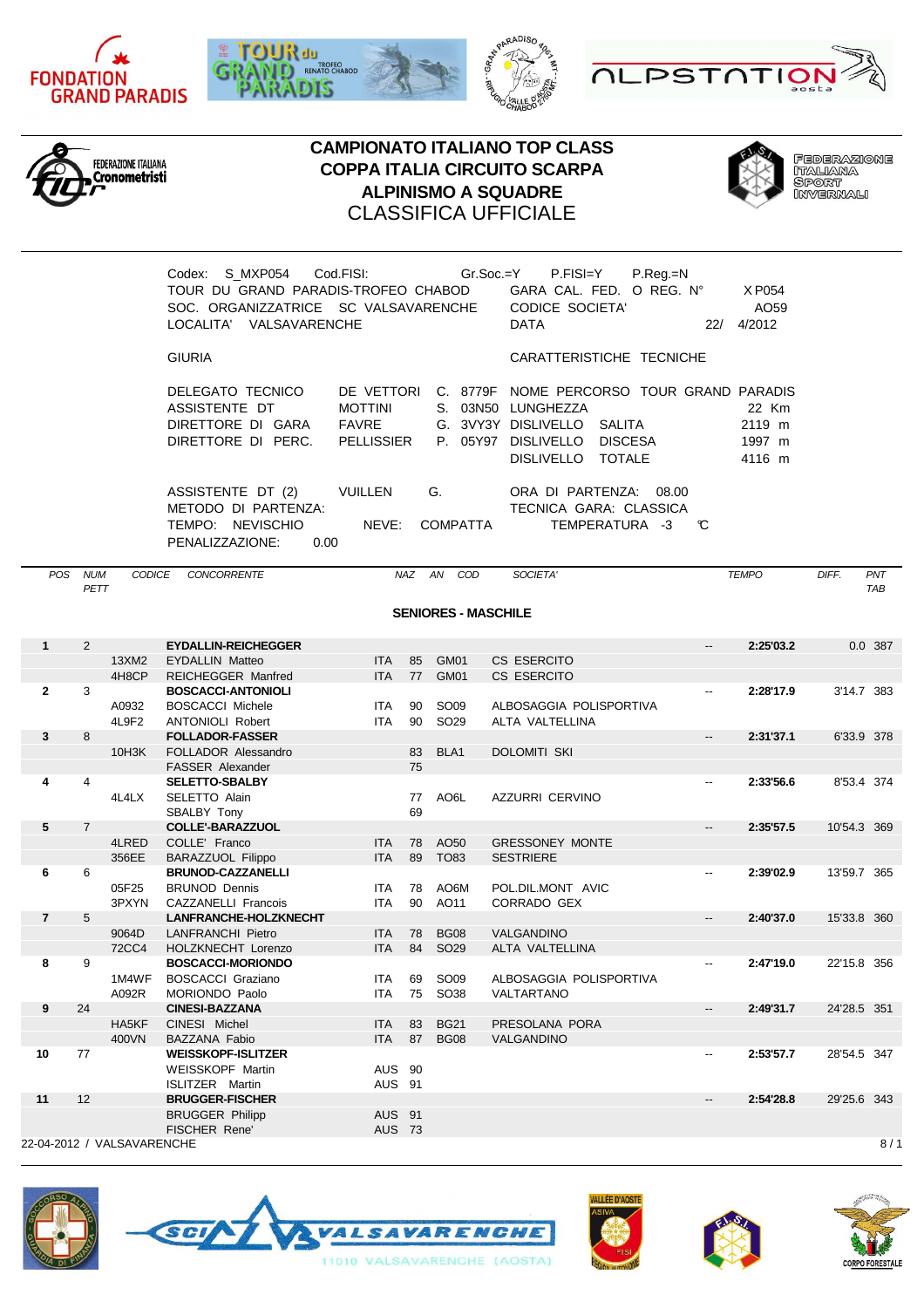| <b>POS</b> | <b>NUM</b><br>PETT | <b>CODICE</b>  | CONCORRENTE                                       |                          | NAZ      | AN<br>COD                       | SOCIETA'                                |                          | <b>TEMPO</b> | DIFF.         | PNT<br><b>TAB</b> |
|------------|--------------------|----------------|---------------------------------------------------|--------------------------|----------|---------------------------------|-----------------------------------------|--------------------------|--------------|---------------|-------------------|
| 12         | 10                 |                | PELLISSIER-JUNOD                                  |                          |          |                                 |                                         |                          | 2:59'11.1    | 34'07.9 338   |                   |
|            |                    | 1KC8M          | PELLISSIER Gloriana                               | ITA                      | 76       | GM01                            | CS ESERCITO                             |                          |              |               |                   |
|            |                    | 3WV09          | <b>JUNOD Massimo</b>                              | <b>ITA</b>               | 71       | AO11                            | CORRADO GEX                             |                          |              |               |                   |
| 13         | 19                 |                | <b>COLOMBINI-VAVASSORI</b>                        |                          |          |                                 |                                         | $\overline{\phantom{a}}$ | 3:01'03.6    | 36'00.4 334   |                   |
|            |                    | 628VL<br>4H6D6 | <b>COLOMBINI Giorgio</b><br>VAVASSORI Marco       | <b>ITA</b><br><b>ITA</b> | 86<br>70 | <b>SO09</b><br><b>SO35</b>      | ALBOSAGGIA POLISPORTIVA<br>IAT MADESIMO |                          |              |               |                   |
| 14         | 16                 |                | <b>OUVRIER-VIGITELLO</b>                          |                          |          |                                 |                                         | --                       | 3:01'16.6    | 36'13.4 329   |                   |
|            |                    | 3VY47          | <b>OUVRIER Giuseppe</b>                           | ITA                      | 60       | AO10                            | <b>GRAN PARADISO</b>                    |                          |              |               |                   |
|            |                    | HAKJ9          | VIGITELLO Corrado                                 | <b>ITA</b>               | 85       | AO30                            | MONT NERY                               |                          |              |               |                   |
| 15         | 22                 |                | <b>CURTONI-CURTONI</b>                            |                          |          |                                 |                                         | Щ.                       | 3:05'27.1    | 40'23.9 325   |                   |
|            |                    | 90F1T          | <b>CURTONI Mattia</b>                             | <b>ITA</b>               | 81       | <b>SO38</b>                     | VALTARTANO                              |                          |              |               |                   |
| 16         |                    | 92649          | <b>CURTONI Filippo</b>                            | <b>ITA</b>               | 90       | <b>SO38</b>                     | VALTARTANO                              |                          | 3:06'00.7    |               |                   |
|            | 11                 | 0458K          | <b>BROGGINI-PENASA</b><br><b>BROGGINI Pietro</b>  | <b>ITA</b>               | 75       | MI09                            | GS I CAMOSCI                            | --                       |              | 40'57.5 320   |                   |
|            |                    | DA3YV          | PENASA Mirco                                      | <b>ITA</b>               | 76       | BZA9                            | ALPINI PARACADU                         |                          |              |               |                   |
| 17         | 15                 |                | <b>DEALBERTO-IACCHINI</b>                         |                          |          |                                 |                                         | $\overline{\phantom{a}}$ | 3:07'50.7    | 42'47.5 316   |                   |
|            |                    | <b>CALMN</b>   | DEALBERTO Dario                                   | <b>ITA</b>               | 83       | VC34                            | <b>SCOPELLO</b>                         |                          |              |               |                   |
|            |                    | 5315A          | IACCHINI Fabio                                    | <b>ITA</b>               | 67       | <b>BG81</b>                     | <b>GS ALTITUDE</b>                      |                          |              |               |                   |
| 18         | 97                 |                | <b>FABRE-FABRE</b>                                |                          | 76       |                                 |                                         | --                       | 3:11'42.0    | 46'38.8 311   |                   |
|            |                    |                | <b>FABRE</b> Valentine<br><b>FABRE</b> Laurent    | <b>FRA</b><br><b>FRA</b> | 68       |                                 |                                         |                          |              |               |                   |
| 19         | 20                 |                | <b>RIGHI-MAGUET</b>                               |                          |          |                                 |                                         | $\overline{\phantom{a}}$ | 3:11'43.4    | 46'40.2 307   |                   |
|            |                    | 60NLE          | RIGHI Filippo                                     | <b>ITA</b>               | 90       | AO11                            | <b>CORRADO GEX</b>                      |                          |              |               |                   |
|            |                    | 06A94          | MAGUET Roberto                                    | <b>ITA</b>               | 66       | AO44                            | <b>TORGNON</b>                          |                          |              |               |                   |
| 20         | 70                 |                | <b>RICCARDI-BONORIS</b>                           |                          |          |                                 |                                         | $\overline{\phantom{a}}$ | 3:11'56.8    | 46'53.6 302   |                   |
|            |                    | <b>M0F65</b>   | RICCARDI Cristian                                 | <b>ITA</b>               | 80       | BG8P                            | SNOW ALP ALTA VALLE                     |                          |              |               |                   |
| 21         | 18                 | 1EVDM          | <b>BONORIS Pietro</b><br><b>CHANOINE-CHANOINE</b> | <b>ITA</b>               | 85       | BG8P                            | SNOW ALP ALTA VALLE                     | --                       | 3:12'50.7    | 47'47.5 298   |                   |
|            |                    | 702RH          | CHANOINE Jean Marc                                | <b>ITA</b>               | 91       | AO24                            | VALDIGNE MONT B                         |                          |              |               |                   |
|            |                    | 4H6FP          | CHANOINE Armando                                  | <b>ITA</b>               | 63       | AO24                            | VALDIGNE MONT B                         |                          |              |               |                   |
| 22         | 56                 |                | <b>DARIOLI-POLI</b>                               |                          |          |                                 |                                         | --                       | 3:13'19.2    | 48'16.0 294   |                   |
|            |                    | AAEPZ          | DARIOLI Mauro                                     | <b>ITA</b>               | 90       | <b>VB13</b>                     | <b>BOGNANCO</b>                         |                          |              |               |                   |
|            |                    | LAW4K          | POLI Paolo                                        | <b>ITA</b>               | 90       | <b>BG08</b>                     | VALGANDINO                              |                          |              |               |                   |
| 23         | 54                 |                | <b>HOFER-CAPOVILLA</b>                            |                          |          |                                 |                                         | $\overline{\phantom{a}}$ | 3:13'26.9    | 48'23.7 289   |                   |
|            |                    | FA7M5<br>7360X | HOFER Christoph<br>CAPOVILLA Alessandro           | <b>ITA</b><br><b>ITA</b> | 74<br>73 | <b>BZ11</b><br><b>BZ11</b>      | <b>GOSSENSASS</b><br><b>GOSSENSASS</b>  |                          |              |               |                   |
| 24         | 74                 |                | <b>GROSJACQUES-GAGGINO</b>                        |                          |          |                                 |                                         | --                       | 3:16'00.7    | 50'57.5 285   |                   |
|            |                    | 4DHAR          | <b>GROSJACQUES Henri</b>                          | <b>ITA</b>               | 89       | AO53                            | <b>BRUSSON</b>                          |                          |              |               |                   |
|            |                    | HATT9          | GAGGINO Massimo                                   | <b>ITA</b>               | 73       | AO05                            | <b>DRINK</b>                            |                          |              |               |                   |
| 25         | 51                 |                | <b>DREXEL-GRAF</b>                                |                          |          |                                 |                                         | --                       | 3:17'42.7    | 52'39.5 280   |                   |
|            |                    |                | <b>DREXEL Klaus</b>                               | <b>AUS 73</b>            |          |                                 |                                         |                          |              |               |                   |
| 26         | 30                 |                | <b>GRAF</b> Johannes<br><b>GIANOLA-GIANOLA</b>    | <b>AUS 85</b>            |          |                                 |                                         | $\overline{\phantom{a}}$ | 3:19'03.7    | 54'00.5 276   |                   |
|            |                    | 90FD8          | GIANOLA Giovanni                                  |                          |          | ITA 76 LC08                     | AS PREMANA                              |                          |              |               |                   |
|            |                    | 0DE6D          | GIANOLA Domenico                                  | ITA.                     |          | 76 LC08                         | AS PREMANA                              |                          |              |               |                   |
| 27         | 13                 |                | <b>RON CELLA-LAURENT</b>                          |                          |          |                                 |                                         | --                       | 3:21'48.9    | 56'45.7 271   |                   |
|            |                    | 4DH12          | RON CELLA Francois                                | ITA                      | 91       | GM01                            | CS ESERCITO                             |                          |              |               |                   |
|            |                    | 60WMM          | <b>LAURENT Simone</b>                             | <b>ITA</b>               | 80       | AO50                            | <b>GRESSONEY MONTE</b>                  |                          |              |               |                   |
| 28         | 93                 |                | <b>GARLASCHINI-TOSI</b>                           |                          |          |                                 |                                         | --                       | 3:24'43.6    | 59'40.4 267   |                   |
|            |                    | L030C<br>4L9LF | GARLASCHINI Davide<br><b>TOSI Marco</b>           | ITA<br>ITA               | 83<br>64 | <b>VB13</b><br>VB <sub>09</sub> | <b>BOGNANCO</b><br>VALLE ANTIGORIO      |                          |              |               |                   |
| 29         | 60                 |                | <b>PRINI-LORENZI</b>                              |                          |          |                                 |                                         | --                       | 3:29'29.9    | 1:04'26.7 262 |                   |
|            |                    | E0A1M          | PRINI Fabio                                       | ITA                      | 78       | <b>VB13</b>                     | <b>BOGNANCO</b>                         |                          |              |               |                   |
|            |                    | 36ER1          | LORENZI Fabrizio                                  | <b>ITA</b>               | 73       | <b>VB13</b>                     | <b>BOGNANCO</b>                         |                          |              |               |                   |
| 30         | 81                 |                | <b>COMMOD-CLERINO</b>                             |                          |          |                                 |                                         | --                       | 3:35'44.7    | 1:10'41.5 258 |                   |
|            |                    | 3WPA1          | COMMOD Guglielmo                                  | ITA                      | 70       | AO04                            | VAL D'AYAS                              |                          |              |               |                   |
| 31         | 71                 | HA333          | CLERINO Remo<br><b>BOCCARDI-BONACORSI</b>         | ITA                      | 72       | AO53                            | <b>BRUSSON</b>                          | $\overline{\phantom{a}}$ | 3:38'01.5    | 1:12'58.3 254 |                   |
|            |                    | 51609          | <b>BOCCARDI Marco</b>                             | ITA                      | 74       | BG8P                            | SNOW ALP ALTA VALLE                     |                          |              |               |                   |
|            |                    | 710PV          | <b>BONACORSI Arrigo</b>                           | <b>ITA</b>               | 68       | <b>BG58</b>                     | <b>GROMO EDILMORA</b>                   |                          |              |               |                   |
| 32         | 34                 |                | <b>MAGNI-GRIGI</b>                                |                          |          |                                 |                                         | --                       | 3:38'33.7    | 1:13'30.5 249 |                   |
|            |                    | 0DD0Y          | MAGNI Alberto                                     | ITA                      | 70       | LC08                            | AS PREMANA                              |                          |              |               |                   |
|            |                    | 1LRAH          | GRIGI Marco                                       | ITA                      | 79       | LC <sub>08</sub>                | AS PREMANA                              |                          |              |               |                   |
| 33         | 23                 |                | SANGIOVANNI-GATTI                                 |                          |          |                                 |                                         | --                       | 3:38'38.2    | 1:13'35.0 245 |                   |
|            |                    | 1KN8C<br>4L4N3 | SANGIOVANNI Ivan<br>GATTI Alberto                 | ITA<br>ITA               | 72<br>72 | <b>BG72</b><br><b>BG72</b>      | LAME PERREL<br>LAME PERREL              |                          |              |               |                   |
| 34         | 63                 |                | <b>BRUSAFERRO-TORMENA</b>                         |                          |          |                                 |                                         | $\overline{\phantom{a}}$ | 3:39'29.6    | 1:14'26.4 240 |                   |
|            |                    | 0T2RH          | <b>BRUSAFERRO Antonio</b>                         | ITA                      |          | 72 AO61                         | <b>BIONAZ OYACE</b>                     |                          |              |               |                   |
|            |                    | 92H9Y          | <b>TORMENA Fabio</b>                              | ITA                      | 73       | AO11                            | CORRADO GEX                             |                          |              |               |                   |
| 35         | 80                 |                | <b>CAVAGNET-NEGRO</b>                             |                          |          |                                 |                                         | --                       | 3:42'19.4    | 1:17'16.2 236 |                   |
|            |                    | LAXF4          | <b>CAVAGNET Elvin</b>                             | ITA                      | 73       | AO10                            | <b>GRAN PARADISO</b>                    |                          |              |               |                   |
|            |                    | EA3YR          | NEGRO Stefano                                     | <b>ITA</b>               | 86       | AO10                            | <b>GRAN PARADISO</b>                    |                          |              |               |                   |
| 36         | 88                 | 14MVV          | <b>STEVENIN-RAPETTI</b><br>STEVENIN Mauro         | ITA                      | 64       | AO21                            | <b>CORPS FORESTIER</b>                  | --                       | 3:42'55.2    | 1:17'52.0 231 |                   |
|            |                    |                | 22-04-2012 / VAbBAXARENACHMETTI Marco             | ITA.                     | 68       | AO21                            | <b>CORPS FORESTIER</b>                  |                          |              |               | 8/2               |
|            |                    |                |                                                   |                          |          |                                 |                                         |                          |              |               |                   |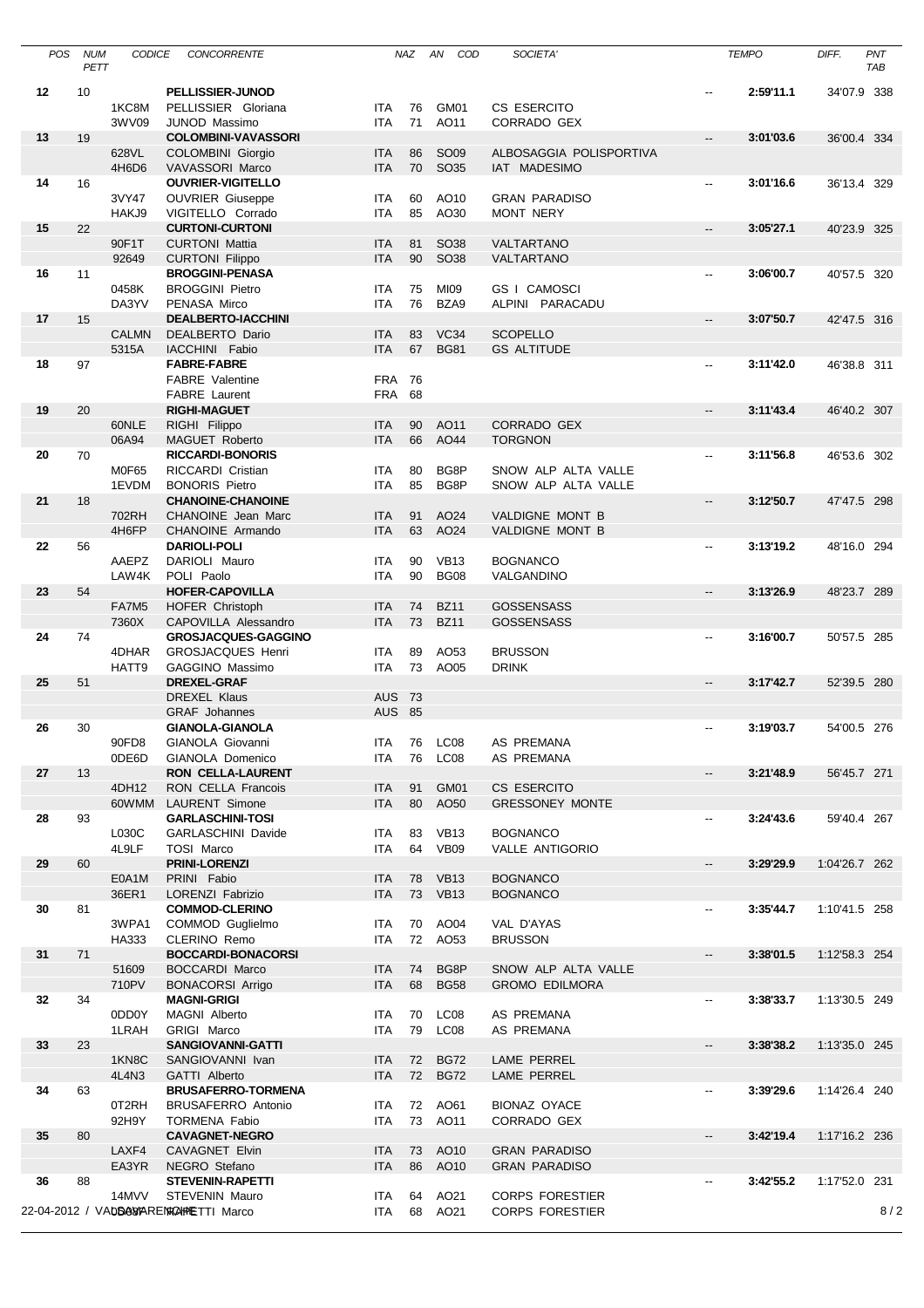| POS | <b>NUM</b> | <b>CODICE</b>                   | CONCORRENTE                                                        |                   | <b>NAZ</b> | AN<br>COD           | SOCIETA'                    |                          | <b>TEMPO</b> | DIFF.         | PNT |
|-----|------------|---------------------------------|--------------------------------------------------------------------|-------------------|------------|---------------------|-----------------------------|--------------------------|--------------|---------------|-----|
|     | PETT       |                                 |                                                                    |                   |            |                     |                             |                          |              |               | TAB |
| 37  | 57         |                                 | <b>BUFFET-PELLIER CUIT</b>                                         |                   |            |                     |                             | $-$                      | 3:44'04.9    | 1:19'01.7 227 |     |
|     |            |                                 | <b>BUFFET Sylvain</b>                                              | <b>FRA 77</b>     |            |                     |                             |                          |              |               |     |
| 38  | 72         |                                 | PELLIER-CUIT Philippe<br><b>ESTUBIER-GEROME</b>                    | <b>FRA 74</b>     |            |                     |                             | $\overline{\phantom{a}}$ | 3:44'34.4    | 1:19'31.2 222 |     |
|     |            |                                 | <b>ESTUBIER Nicolas</b>                                            | <b>FRA</b>        | 83         |                     |                             |                          |              |               |     |
|     |            |                                 | <b>GEROME Yann</b>                                                 | <b>FRA 77</b>     |            |                     |                             |                          |              |               |     |
| 39  | 98         |                                 | <b>MANGANO-PICHI</b>                                               |                   |            |                     |                             | --                       | 3:44'39.4    | 1:19'36.2 218 |     |
|     |            | 1KDAL                           | MANGANO Luciano                                                    | <b>ITA</b>        | 56         | AO05                | <b>DRINK</b>                |                          |              |               |     |
|     |            | 85TXY                           | PICHI Giorgio                                                      | <b>ITA</b>        | 69         | AO05                | <b>DRINK</b>                |                          |              |               |     |
| 40  | 96         |                                 | <b>TAVERNINI-BRAMBILLA</b>                                         |                   |            |                     |                             | --                       | 3:45'54.6    | 1:20'51.4 214 |     |
|     |            | KAM8D<br>49XA6                  | <b>TAVERNINI Heinrich</b><br><b>BRAMBILLA Giorgio</b>              | ITA<br><b>ITA</b> | 59<br>73   | AO59<br><b>BG08</b> | VALSAVARENCHE<br>VALGANDINO |                          |              |               |     |
| 41  | 100        |                                 | <b>GARDINI-FERRARIS</b>                                            |                   |            |                     |                             | $\overline{\phantom{a}}$ | 3:45'57.6    | 1:20'54.4 209 |     |
|     |            | 929AT                           | <b>GARDINI Guido</b>                                               | <b>ITA</b>        | 69         | AO11                | CORRADO GEX                 |                          |              |               |     |
|     |            | 358H1                           | FERRARIS Giovanni                                                  | <b>ITA</b>        | 65         | AO11                | CORRADO GEX                 |                          |              |               |     |
| 42  | 69         |                                 | <b>RODIGARI-FORNONI</b>                                            |                   |            |                     |                             | --                       | 3:47'33.4    | 1:22'30.2 205 |     |
|     |            | 1JL2R                           | RODIGARI Ivan                                                      | ITA               | 86         | BG8P                | SNOW ALP ALTA VALLE         |                          |              |               |     |
|     |            | LA5AZ                           | <b>FORNONI Enrico</b>                                              | <b>ITA</b>        | 87         | BG8P                | SNOW ALP ALTA VALLE         |                          |              |               |     |
| 43  | 59         |                                 | <b>GIOVANNELLI-GIACOLETTI</b>                                      |                   |            |                     |                             | --                       | 3:47'38.6    | 1:22'35.4 200 |     |
|     |            | <b>LAKEY</b>                    | GIOVANELLI Massimiliano                                            | <b>ITA</b>        | 70         | <b>VB09</b>         | <b>VALLE ANTIGORIO</b>      |                          |              |               |     |
| 44  | 49         | <b>HA15L</b>                    | GIACOLETTI Luca<br><b>OCCIONI-PALAZZI</b>                          | <b>ITA</b>        | 72         | <b>VB09</b>         | <b>VALLE ANTIGORIO</b>      | $\overline{\phantom{a}}$ | 3:47'51.2    | 1:22'48.0 196 |     |
|     |            | N03Z8                           | <b>OCCIONI</b> Giuliano                                            | <b>ITA</b>        | 72         | <b>BG08</b>         | VALGANDINO                  |                          |              |               |     |
|     |            | N <sub>0</sub> J <sub>8</sub> C | PALAZZI Michele                                                    | <b>ITA</b>        | 74         | BG8P                | SNOW ALP ALTA VALLE         |                          |              |               |     |
| 45  | 14         |                                 | <b>SALVADORI-VIVIANI</b>                                           |                   |            |                     |                             | $\overline{\phantom{a}}$ | 3:48'51.5    | 1:23'48.3 191 |     |
|     |            | CAR6P                           | SALVADORI Alex                                                     | <b>ITA</b>        | 86         | <b>TNHF</b>         | ALPIN GO RENDEN             |                          |              |               |     |
|     |            | DA633                           | VIVIANI Matteo                                                     | <b>ITA</b>        | 79         | <b>TNHF</b>         | ALPIN GO RENDEN             |                          |              |               |     |
| 46  | 33         |                                 | <b>PAGLIA-RIVA</b>                                                 |                   |            |                     |                             | $\overline{\phantom{a}}$ | 3:49'08.8    | 1:24'05.6 187 |     |
|     |            | EA98V                           | PAGLIA Piercarlo                                                   | <b>ITA</b>        | 78         | AO11                | CORRADO GEX                 |                          |              |               |     |
| 47  | 79         | CA6W2                           | RIVA Marco Pietro<br>PEDROTTI-ANDERLE                              | <b>ITA</b>        | 79         | AO11                | CORRADO GEX                 | $\overline{\phantom{a}}$ | 3:51'54.6    | 1:26'51.4 182 |     |
|     |            | <b>EANXL</b>                    | PEDROTTI Luca                                                      | <b>ITA</b>        | 71         | TNE7                | <b>PANAROTTA</b>            |                          |              |               |     |
|     |            | HAK9C                           | ANDERLE Giovanni                                                   | <b>ITA</b>        | 73         | TNE7                | <b>PANAROTTA</b>            |                          |              |               |     |
| 48  | 68         |                                 | DE CASSAN-MENEL                                                    |                   |            |                     |                             | --                       | 3:56'32.1    | 1:31'28.9 178 |     |
|     |            | 03KKK                           | DE CASSAN Frederico                                                | <b>ITA</b>        | 77         | AO45                | LA THUILE RUTOR             |                          |              |               |     |
|     |            | 036JR                           | MENEL Stephane                                                     | <b>ITA</b>        | 76         | AO45                | LA THUILE RUTOR             |                          |              |               |     |
| 49  | 91         |                                 | NOSEDA-GUANZIROLI                                                  |                   |            |                     |                             | $\overline{\phantom{a}}$ | 3:57'55.4    | 1:32'52.2 173 |     |
|     |            | 48VV4                           | NOSEDA Andrea                                                      | <b>ITA</b>        | 64         | CO <sub>03</sub>    | CAO COMO                    |                          |              |               |     |
| 50  |            | 908NA                           | <b>GUANZIROLI Moreno</b>                                           | <b>ITA</b>        | 72         | CO03                | CAO COMO                    |                          |              | 1:38'58.9 169 |     |
|     | 82         | 70DEN                           | <b>SASSANO-GRIMALDI</b><br>SASSANO Giuseppe                        | ITA               | 71         | CN <sub>03</sub>    | <b>GARESSIO</b>             | --                       | 4:04'02.1    |               |     |
|     |            | 50L12                           | <b>GRIMALDI Fabrizio</b>                                           | <b>ITA</b>        | 70         | <b>CN40</b>         | TRE RIFUGI CAI              |                          |              |               |     |
| 51  | 58         |                                 | <b>SALERI-MABELLINI</b>                                            |                   |            |                     |                             | --                       | 4:04'08.8    | 1:39'05.6 165 |     |
|     |            | 3DR64                           | SALERI Lucio                                                       |                   |            | ITA 67 BS90         | PEZZORO                     |                          |              |               |     |
|     |            | 1F78P                           | MABELLINI Mauro                                                    | <b>ITA</b>        | 56         | <b>BS81</b>         | BRIXIA SCI                  |                          |              |               |     |
| 52  | 84         |                                 | <b>VALENTINI-SGARIA</b>                                            |                   |            |                     |                             |                          | 4:04'10.9    | 1:39'07.7 160 |     |
|     |            | 4L95P                           | VALENTINI Massimiliano                                             | ITA               | 70         | <b>VB13</b>         | <b>BOGNANCO</b>             |                          |              |               |     |
| 53  | 83         | 3W2EY                           | SGARIA Roberto<br><b>BERTOLINO-COMMUNOD</b>                        | <b>ITA</b>        | 67         | <b>VB13</b>         | <b>BOGNANCO</b>             | $\overline{\phantom{a}}$ | 4:05'13.5    | 1:40'10.3 156 |     |
|     |            | LAJ29                           | <b>BERTOLINO Andrea</b>                                            | <b>ITA</b>        | 91         | AO6K                | LO CONTREBANDJE             |                          |              |               |     |
|     |            | DAYD <sub>2</sub>               | COMMUNOD Claudio                                                   | ITA               | 67         | AO6K                | LO CONTREBANDJE             |                          |              |               |     |
| 54  | 89         |                                 | <b>ROMANO-MESSA</b>                                                |                   |            |                     |                             | --                       | 4:05'14.9    | 1:40'11.7 151 |     |
|     |            | 1FM5C                           | ROMANO Giovanni                                                    | ITA               | 75         | TND1                | <b>BRENTA TEAM</b>          |                          |              |               |     |
|     |            | 51AMP                           | MESSA Giampietro                                                   | ITA               | 55         | TND1                | <b>BRENTA TEAM</b>          |                          |              |               |     |
| 55  | 90         |                                 | <b>AGLIONI-MORABITO</b>                                            |                   |            |                     |                             | --                       | 4:06'08.8    | 1:41'05.6 147 |     |
|     |            | DAML <sub>6</sub><br>HA6TY      | <b>AGLIONI</b> Luca<br>MORABITO Remo                               | ITA<br><b>ITA</b> | 81<br>68   | TND1<br>TND1        | <b>BRENTA TEAM</b>          |                          |              |               |     |
| 56  | 39         |                                 | <b>CHIARINI-GITTI</b>                                              |                   |            |                     | <b>BRENTA TEAM</b>          | --                       | 4:10'19.5    | 1:45'16.3 142 |     |
|     |            | 1F78H                           | CHIARINI Giorgio                                                   | <b>ITA</b>        | 62         | <b>BS81</b>         | BRIXIA SCI                  |                          |              |               |     |
|     |            | 810LN                           | GITTI Alessandro                                                   | ITA               | 68         | <b>BS81</b>         | BRIXIA SCI                  |                          |              |               |     |
| 57  | 99         |                                 | <b>VERRIER-MOLLI</b>                                               |                   |            |                     |                             | --                       | 4:12'09.7    | 1:47'06.5 138 |     |
|     |            |                                 | <b>VERRIER Luc</b>                                                 | FRA 61            |            |                     |                             |                          |              |               |     |
|     |            |                                 | MOLLI Didier                                                       | <b>FRA 70</b>     |            |                     |                             |                          |              |               |     |
| 58  | 65         |                                 | <b>TAVOLARI-CODEGHINI</b>                                          |                   |            |                     |                             | --                       | 4:14'21.1    | 1:49'17.9 133 |     |
|     |            | AAKZ9                           | TAVOLARI Luca Mario                                                | ITA               | 69         | <b>BG81</b>         | <b>GS ALTITUDE</b>          |                          |              |               |     |
| 59  | 44         | 1C579                           | <b>CODEGHINI Alessio</b><br>DE ALESSANDRI-ARRIGONI                 | ITA               | 66         | <b>NO25</b>         | GOZZANO                     | --                       | 4:14'23.6    | 1:49'20.4 129 |     |
|     |            | HA9ZW                           | DE ALESSANDRI Andrea                                               | ITA               | 66         | <b>TO79</b>         | <b>TORINO</b>               |                          |              |               |     |
|     |            | DA3PV                           | <b>ARRIGONI Alessio</b>                                            | <b>ITA</b>        | 75         | CO19                | <b>BOLETTO</b>              |                          |              |               |     |
| 60  | 28         |                                 | <b>TARTAGLIA-FIAMMA</b>                                            |                   |            |                     |                             | --                       | 4:14'47.7    | 1:49'44.5 125 |     |
|     |            | 66PY3                           | <b>TARTAGLIA Giampiero</b>                                         | ITA               | 78         | AQ06                | <b>PAGANICA</b>             |                          |              |               |     |
|     |            | 3RT3P                           | FIAMMA Francesco                                                   | ITA               | 78         | AQ60                | <b>GRAN SASSO PIAN</b>      |                          |              |               |     |
| 61  | 48         |                                 | <b>OCCIONI-SCNDELLA</b>                                            |                   |            |                     | SNOW ALP ALTA VALLE         | --                       | 4:15'49.5    | 1:50'46.3 120 |     |
|     |            | N0J8D                           | <b>OCCIONI Roberto</b><br>22-04-2012 / VAGSAVARENSCHANDELLA Giulio | ITA<br><b>ITA</b> | 71<br>75   | BG8P<br><b>BG55</b> | 13 CLUSONE                  |                          |              |               | 8/3 |
|     |            |                                 |                                                                    |                   |            |                     |                             |                          |              |               |     |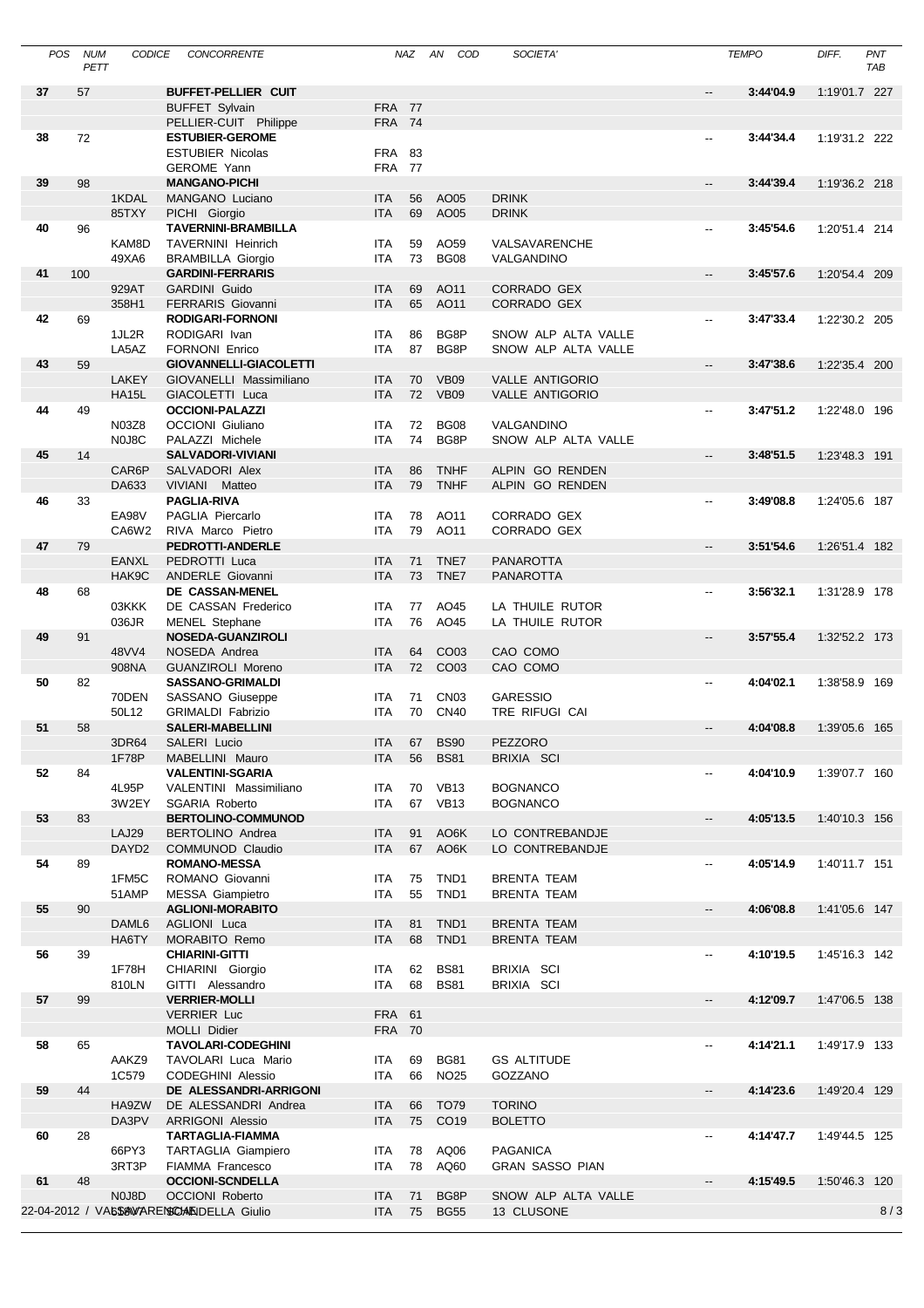| <b>POS</b> | <b>NUM</b> | <b>CODICE</b>     | <b>CONCORRENTE</b>                                          |                          | NAZ      | AN<br>COD        | SOCIETA'                                     |                          | <b>TEMPO</b> | DIFF.         | PNT  |
|------------|------------|-------------------|-------------------------------------------------------------|--------------------------|----------|------------------|----------------------------------------------|--------------------------|--------------|---------------|------|
|            | PETT       |                   |                                                             |                          |          |                  |                                              |                          |              |               | TAB  |
| 62         | 61         |                   | <b>SANNA-POLETTI</b>                                        |                          |          |                  |                                              |                          | 4:19'42.7    | 1:54'39.5 116 |      |
|            |            | 3WRHN             | SANNA Federico                                              | ITA                      | 84       | <b>VB15</b>      | DOMOBIANCA CENT                              |                          |              |               |      |
|            |            | 3VRE7             | POLETTI Bruno                                               | <b>ITA</b>               | 84       | <b>VB13</b>      | <b>BOGNANCO</b>                              |                          |              |               |      |
| 63         | 21         | 02P3P             | <b>SORMANI-VILLA</b><br>SORMANI Innocente                   | <b>ITA</b>               | 72       | <b>LC11</b>      | <b>VALSASSINA C</b>                          | $\overline{\phantom{a}}$ | 4:22'20.6    | 1:57'17.4 111 |      |
|            |            | 720C5             | VILLA Marco                                                 | <b>ITA</b>               | 60       | MI57             | <b>LISSONE</b>                               |                          |              |               |      |
| 64         | 38         |                   | <b>MORETTINI-TOFFOLET</b>                                   |                          |          |                  |                                              | --                       | 4:24'02.4    | 1:58'59.2 107 |      |
|            |            | C0N9L             | <b>MORETTINI Miles</b>                                      | ITA                      | 78       | <b>VB02</b>      | NUCLEO DI INTRA                              |                          |              |               |      |
|            |            | L02Y5             | TOFFOLET Lorenzo                                            | <b>ITA</b>               | 73       | <b>VB02</b>      | NUCLEO DI INTRA                              |                          |              |               |      |
| 65         | 40         |                   | <b>HARTMAN-JUNG</b>                                         |                          |          |                  |                                              | $\overline{\phantom{a}}$ | 4:24'08.6    | 1:59'05.4 102 |      |
|            |            |                   | <b>HARTMAN Stefan</b><br><b>JUNG Marcus</b>                 | GER 61<br>GER 74         |          |                  |                                              |                          |              |               |      |
| 66         | 64         |                   | <b>MORO-TANOTTI</b>                                         |                          |          |                  |                                              | --                       | 4:24'30.9    | 1:59'27.7     | 98   |
|            |            | LACZ9             | <b>MORO</b> Cristian                                        | ITA                      | 74       | <b>TOEP</b>      | NUOVI TRAGUARDI                              |                          |              |               |      |
|            |            | HA9TJ             | <b>TANOTTI Roberto</b>                                      | <b>ITA</b>               | 81       | <b>TOEP</b>      | NUOVI TRAGUARDI                              |                          |              |               |      |
| 67         | 37         |                   | <b>DORIGATTI-PIGONI</b>                                     |                          |          |                  |                                              | --                       | 4:24'33.4    | 1:59'30.2     | 93   |
|            |            | N07ED             | <b>DORIGATTI Alessio</b>                                    | <b>ITA</b>               | 73       | <b>TN40</b>      | L'ARCOBALENO                                 |                          |              |               |      |
| 68         | 66         | LAP9C             | PIGONI Daniele<br><b>RADESCO-GIOVANNONE</b>                 | <b>ITA</b>               | 83       | <b>TN13</b>      | FONDO VAL SOLE                               | --                       | 4:24'46.4    | 1:59'43.2     | 89   |
|            |            | D0F2X             | RADESCO Sandro                                              | ITA                      | 73       | <b>VB36</b>      | SKI TEAM ANDROMIA                            |                          |              |               |      |
|            |            | 72LRD             | GIOVANNONE Massimo                                          | <b>ITA</b>               | 64       | <b>VB12</b>      | VALLE ANZASCA                                |                          |              |               |      |
| 69         | 85         |                   | <b>CAUCINO-GHIRARDI</b>                                     |                          |          |                  |                                              | $\overline{\phantom{a}}$ | 4:27'39.1    | 2:02'35.9     | 85   |
|            |            | <b>LAJJK</b>      | CAUCINO Roberto                                             | <b>ITA</b>               | 69       | <b>BI14</b>      | <b>SS LA BUFAROLA</b>                        |                          |              |               |      |
| 70         | 62         | 1JW2D             | <b>GHIRARDI Milena</b><br><b>VILLA-TIONI</b>                | <b>ITA</b>               | 66       | <b>BI14</b>      | <b>SS LA BUFAROLA</b>                        | $\overline{\phantom{a}}$ | 4:31'16.6    | 2:06'13.4     | 80   |
|            |            | LA1XW             | VILLA Damiano                                               | <b>ITA</b>               | 82       | <b>VB13</b>      | <b>BOGNANCO</b>                              |                          |              |               |      |
|            |            | <b>CONDF</b>      | TIONI Gian Carlo                                            | <b>ITA</b>               | 66       | <b>VB13</b>      | <b>BOGNANCO</b>                              |                          |              |               |      |
| 71         | 35         |                   | <b>FAZZINI-POMONI</b>                                       |                          |          |                  |                                              | $\overline{\phantom{a}}$ | 4:31'40.5    | 2:06'37.3     | -76  |
|            |            | <b>EARAV</b>      | FAZZINI Delio                                               | <b>ITA</b>               | 83       | <b>LC08</b>      | <b>AS PREMANA</b>                            |                          |              |               |      |
|            |            | EARC2             | POMONI Diego                                                | <b>ITA</b>               | 86       | LC <sub>08</sub> | AS PREMANA                                   |                          |              |               |      |
| 72         | 95         |                   | <b>CARGNINO-TROPIANO</b>                                    |                          |          |                  |                                              | --                       | 4:31'45.4    | 2:06'42.2     | - 71 |
|            |            | A1158<br>60PA4    | CARGNINO Andrea<br>TROPIANO Andrea                          | <b>ITA</b><br><b>ITA</b> | 65<br>74 | AO11<br>AO11     | CORRADO GEX<br>CORRADO GEX                   |                          |              |               |      |
| 73         | 52         |                   | <b>GUIZZETTI-CARRARA</b>                                    |                          |          |                  |                                              | Щ.                       | 4:33'45.8    | 2:08'42.6     | 67   |
|            |            | M0C25             | GUIZZETTI Ivan Giacomo                                      | <b>ITA</b>               | 71       | <b>BG30</b>      | <b>GSA SOVERE</b>                            |                          |              |               |      |
|            |            | 3W2HW             | CARRARA Elia                                                | <b>ITA</b>               | 58       | <b>BG30</b>      | <b>GSA SOVERE</b>                            |                          |              |               |      |
| 74         | 73         |                   | <b>BALOSSI-FERRARIS</b>                                     |                          |          |                  |                                              | --                       | 4:34'10.0    | 2:09'06.8     | 62   |
|            |            | CACW <sub>9</sub> | <b>BALOSSI Stefano</b>                                      | ITA                      | 81       | <b>VB12</b>      | VALLE ANZASCA                                |                          |              |               |      |
| 75         | 36         | F05N9             | <b>FERRARIS Carlo</b><br><b>MEZZANO-NAVARRA</b>             | <b>ITA</b>               | 67       | <b>VB09</b>      | VALLE ANTIGORIO                              | --                       | 4:35'26.1    | 2:10'22.9     | 58   |
|            |            | 9A3EL             | MEZZANO Marino                                              | <b>ITA</b>               | 68       | <b>TO18</b>      | VALCHIUSELLA                                 |                          |              |               |      |
|            |            | <b>MOAXR</b>      | NAVARRA Massimo                                             | <b>ITA</b>               | 65       | <b>TO79</b>      | <b>TORINO</b>                                |                          |              |               |      |
| 76         | 67         |                   | <b>NAUDIN-BIANCO</b>                                        |                          |          |                  |                                              | $\overline{\phantom{a}}$ | 4:35'57.8    | 2:10'54.6     | - 53 |
|            |            | 85VL3             | NAUDIN Fabio                                                |                          |          | ITA 74 AO11      | CORRADO GEX                                  |                          |              |               |      |
|            |            | CARJJ             | <b>BIANCO Alessandro</b><br><b>RE FIORENTIN-CANTON</b>      | ITA                      | 59       | SO09             | ALBOSAGGIA POLISPORTIVA                      | $\overline{\phantom{0}}$ | 4:37'46.3    |               |      |
| 77         | 53         | <b>M0F15</b>      | <b>RE FIORENTIN Franco</b>                                  | <b>ITA</b>               | 81       | TOA1             | PIAN BENAUT                                  |                          |              | 2:12'43.1     | 49   |
|            |            | LA54A             | <b>CANTON Enrico</b>                                        | <b>ITA</b>               |          | 82 TOA1          | PIAN BENAUT                                  |                          |              |               |      |
| 78         | 86         |                   | PESSIONI-RICCIARDIELLO                                      |                          |          |                  |                                              | --                       | 4:42'34.9    | 2:17'31.7     | - 44 |
|            |            | 1KC5K             | PESSION Nicola                                              | ITA                      | 88       | AO68             | SKI VALTOURNENC                              |                          |              |               |      |
|            |            | 1963K             | RICCIARDIELLO Antonio                                       | ITA                      |          | 72 AO68          | SKI VALTOURNENC                              |                          |              |               |      |
| 79         | 41         | <b>N05A0</b>      | <b>BIASSONI-BARBARIA</b><br>BIASSONI Andrea                 |                          | 85       | <b>MIE0</b>      | PELL E OSS UOEI                              | --                       | 4:43'56.3    | 2:18'53.1     | 40   |
|            |            | 0EFL5             | <b>BARBARIA Stefano</b>                                     | ITA<br><b>ITA</b>        | 68       | <b>MIE0</b>      | PELL E OSS UOEI                              |                          |              |               |      |
| 80         | 42         |                   | <b>BELTRAMO-PELLINO</b>                                     |                          |          |                  |                                              |                          | 4:46'06.1    | 2:21'02.9     | - 36 |
|            |            | M0A2Y             | <b>BELTRAMO Enrico</b>                                      | ITA                      | 70       | TO18             | VALCHIUSELLA                                 |                          |              |               |      |
|            |            | LAHET             | PELLINO Alessandro                                          | ITA                      | 76       | <b>TO18</b>      | VALCHIUSELLA                                 |                          |              |               |      |
| 81         | 31         |                   | LOOS-LOMBARDO                                               |                          |          |                  |                                              | $\overline{\phantom{a}}$ | 4:47'28.7    | 2:22'25.5     | - 31 |
|            |            |                   | <b>LOOS Genevieve</b><br>LOMBARDO Gregory                   | SUI<br><b>SUI</b>        | 78<br>78 |                  |                                              |                          |              |               |      |
| 82         | 29         |                   | <b>COMELLO-BULLIO</b>                                       |                          |          |                  |                                              | --                       | 4:52'05.3    | 2:27'02.1     | 27   |
|            |            | AAPAN             | COMELLO Claudia                                             | ITA                      | 69       | AO30             | MONT NERY                                    |                          |              |               |      |
|            |            | HAP7R             | <b>BULLIO Guido</b>                                         | ITA                      | 64       |                  |                                              |                          |              |               |      |
| 83         | 46         |                   | PEDRAZZINI-PATELLI                                          |                          |          |                  |                                              | --                       | 4:55'17.9    | 2:30'14.7 22  |      |
|            |            | <b>EANYD</b>      | PEDRAZZINI Alfred<br>Stefan                                 | ITA                      | 70       | <b>BG30</b>      | <b>GSA SOVERE</b>                            |                          |              |               |      |
|            |            | C0R7A             | PATELLI Fulvio                                              | <b>ITA</b>               | 79       | <b>BG30</b>      | <b>GSA SOVERE</b>                            |                          |              | 2:30'16.7     |      |
| 84         | 45         | M0NT9             | <b>MONETTA-PORTE'</b><br><b>MONETTA Elvis</b>               | ITA                      | 78       | AO30             | MONT NERY                                    | --                       | 4:55'19.9    |               | - 18 |
|            |            | LAMMD             | PORTE' Davide                                               | ITA                      |          | 74 AO30          | MONT NERY                                    |                          |              |               |      |
| 85         | 50         |                   | DA FORNO-BALMA MARCHIS                                      |                          |          |                  |                                              | --                       | 4:59'54.7    | 2:34'51.5     | 13   |
|            |            | <b>NOAFH</b>      | DA FORNO Dario                                              | ITA                      | 74       | <b>TO18</b>      | VALCHIUSELLA                                 |                          |              |               |      |
|            |            | 9A3MJ             | BALMA MARCHIS Michele Andrea                                | <b>ITA</b>               |          | 54 TO18          | VALCHIUSELLA                                 |                          |              |               |      |
| 86         | 75         |                   | <b>ROBIOGLIO-FERRARIS</b>                                   |                          |          |                  |                                              | --                       | 5:03'36.0    | 2:38'32.8     | 9    |
|            |            | <b>NOKRP</b>      | ROBIOGLIO Marco<br>22-04-2012 / VALSANDARENTERRARIS Stefano | ITA<br>ITA.              | 68<br>61 | AO10<br>AO10     | <b>GRAN PARADISO</b><br><b>GRAN PARADISO</b> |                          |              |               | 8/4  |
|            |            |                   |                                                             |                          |          |                  |                                              |                          |              |               |      |